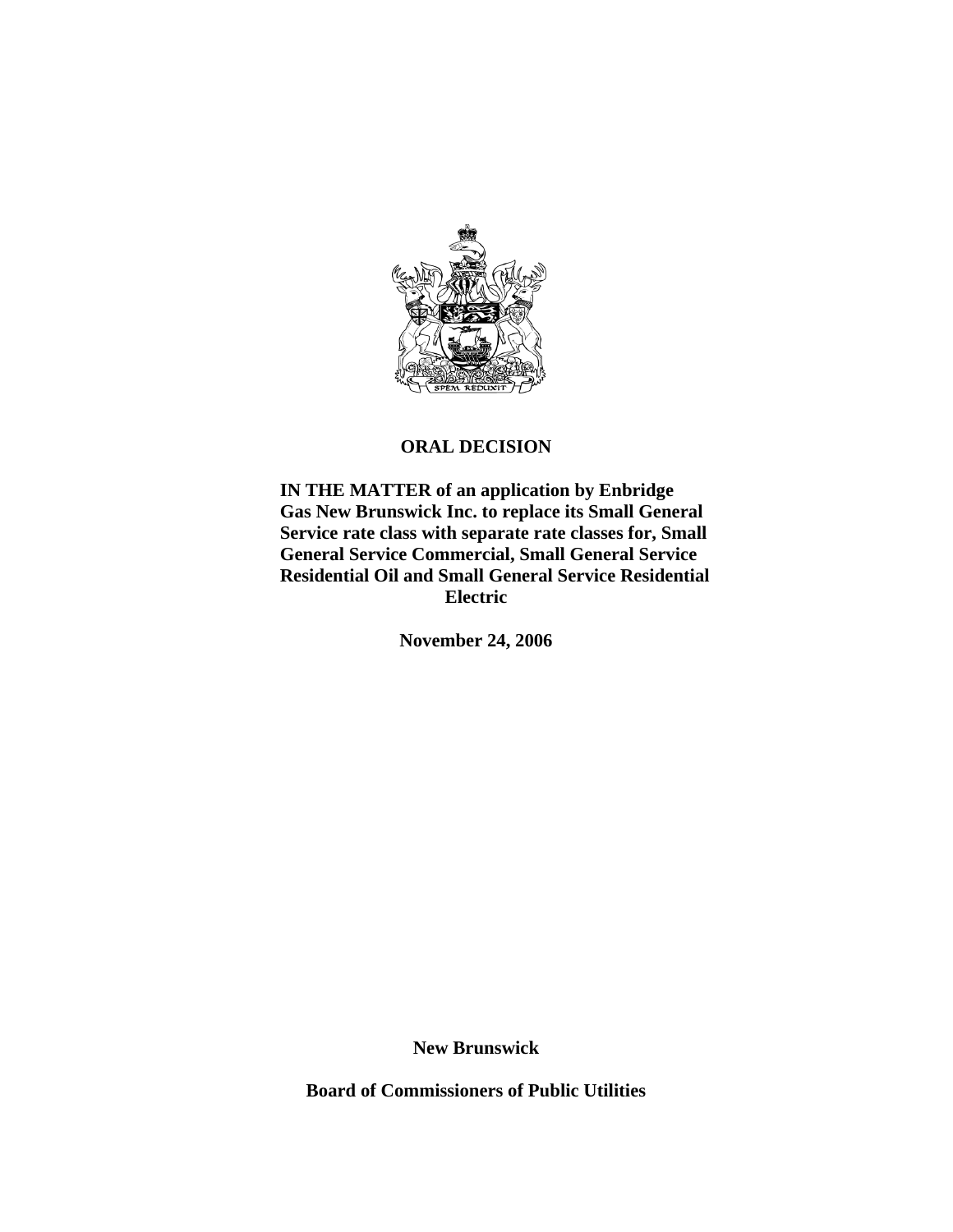## THE NEW BRUNSWICK

## BOARD OF COMMISSIONERS OF PUBLIC UTILITIES

EGNB has applied to the Board for approval to replace its Small General Service rate class with separate rate classes for Small General Service Commercial, Small General Service residential Oil and Small General Service Residential Electric.

EGNB requested that the monthly distribution charge that is currently approved for the Small General service class apply to each of the three new classes.

EGNB requested that the revenue adjustment rate rider that is currently approved for the Small General Service class apply to each of the Small General Service Commercial and Small General Service Residential Oil classes.

EGNB requested that the revenue adjustment rate rider be set at \$5.2725 per GJ for the Small General Service Residential Electric class.

EGNB requested that the existing and signed customers be assigned to each of the three new classes in the manner described in their application.

EGNB requested that these changes become effective January 1, 2007.